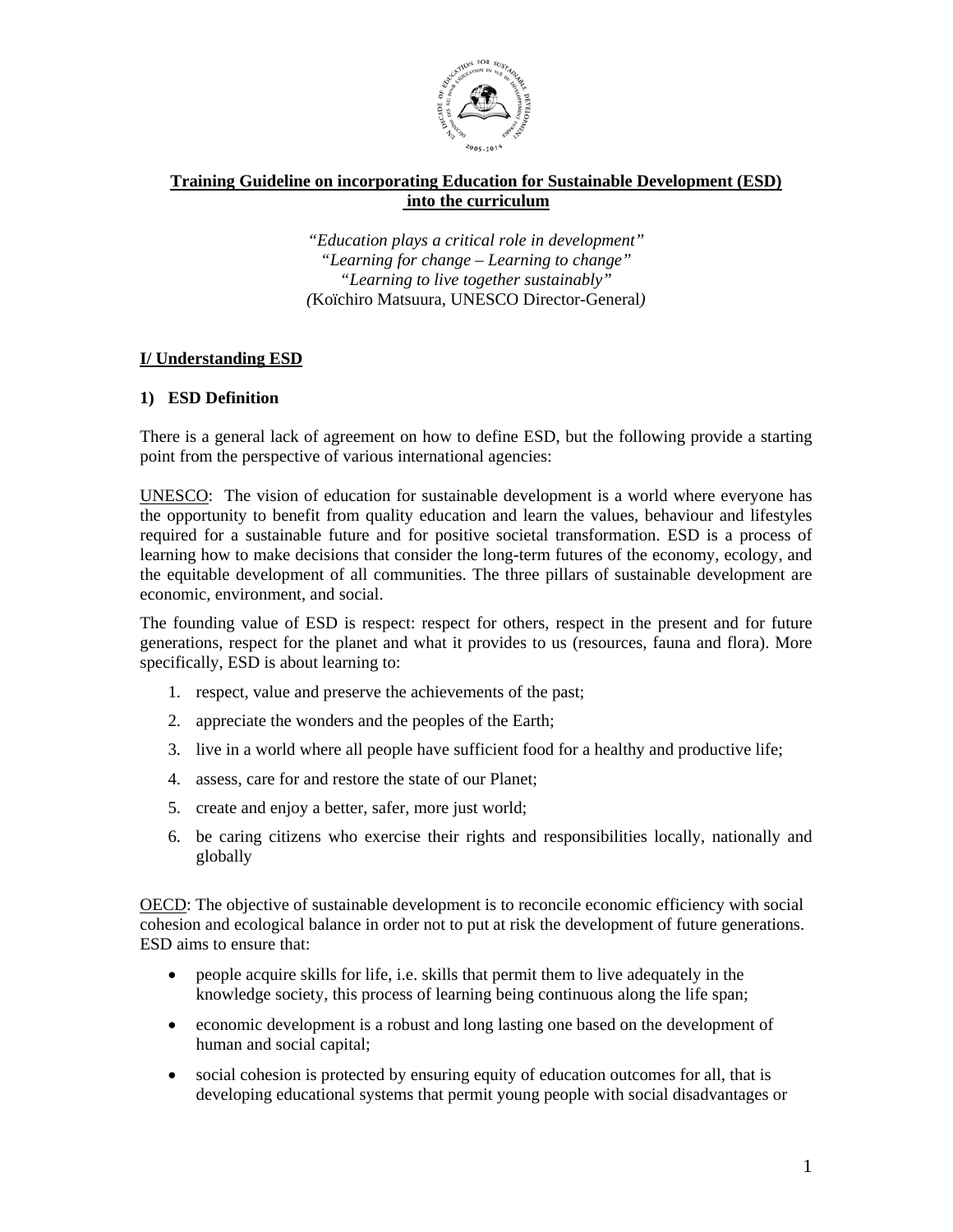learning difficulties to perform/participate in a world within which an increasing number of people are suffering from physical handicaps or disabilities.

### **2) ESD strategies/approaches**

### **a) General strategies/approaches**

Most current approaches focus on the environment while referring to broad sustainable development concepts and skills (e.g. critical thinking, citizenship) rather than to specific subject matter. However, different elements are emphasized in different regions:

- Asia-Pacific knowledge systems, cultural context;
- Latin American and the Caribbean literacy rates, biodiversity;
- the Arab States desertification, sustainable consumption;
- Sub-Saharan Africa poverty alleviation, partnerships; and
- Europe the most advanced through the *Vilnius Strategy*<sup>1</sup> for ESD developed by the United Nations Economic Commission for Europe (UNECE) in 2005.

OECD: There are 4 dimensions to ESD:

- 1. Environmental awareness: the OECD initiated the Environment and School Initiatives (ENSI) in 1986. This programme supported educational developments that promote environmental awareness, active approaches to teaching and learning, and citizenship education, through research and the exchange of experiences internationally.
- 2. Competencies for the knowledge economy in a life span perspective: the OECD developed analysis to delineate the skills of knowledge workers and to specify the conditions to be met for lifelong learning for all to become a reality;
- 3. Human and social capital and economic growth: the OECD has studied the specific role both human and social capital can play in economic growth; and
- 4. Inclusive education: the OECD has intensively contributed to the development of an inclusive education by addressing the special education needs of students with organic disabilities, learning difficulties and social disadvantages.

The UN Agenda 21 identified four major thrusts to begin the work of ESD:

1. improve basic education,

 $\overline{a}$ 

2. reorient existing education to address sustainable development,

<sup>&</sup>lt;sup>1</sup> The aim of this Strategy is to encourage UNECE member States to develop and incorporate ESD into their formal education systems, in all relevant subjects, and in non-formal and informal education. This will equip people with knowledge of and skills in sustainable development, making them more competent and confident and increasing their opportunities for acting for a healthy and productive life in harmony with nature3 and with concern for social values, gender equity and cultural diversity.

The objectives of this Strategy, which will contribute to the achievement of the aim,

are to: (a) Ensure that policy, regulatory and operational frameworks support ESD;

<sup>(</sup>b) Promote SD through formal, non-formal and informal learning;

<sup>(</sup>c) Equip educators with the competence to include SD in their teaching;

<sup>(</sup>d) Ensure that adequate tools and materials for ESD are accessible;

<sup>(</sup>e) Promote research on and development of ESD;

<sup>(</sup>f) Strengthen cooperation on ESD at all levels within the UNECE region.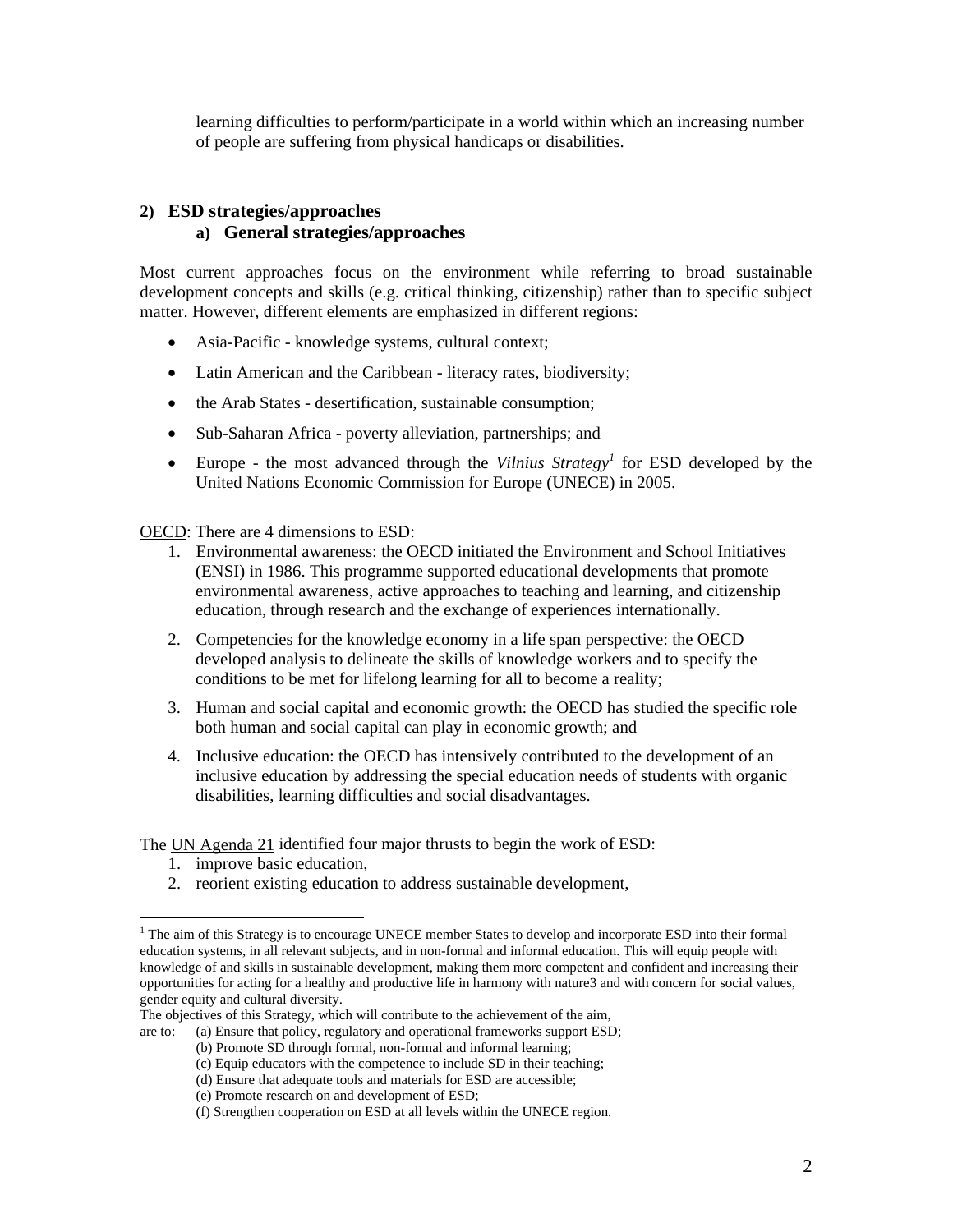- 3. develop public understanding and awareness,
- 4. provide training for all sectors of society including business, industry, and government.

# **b) Asia Pacific region strategy (UNESCO)**

Every person in the Asia-Pacific region should learn how to acquire and adapt their knowledge and behaviour to contribute to change for a sustainable future and take responsibility for their actions in consideration of others. As such, the Mission of the Asia Pacific ESD Strategy is "to develop partnerships and synergies with a variety of partners through all forms of quality learning to empower individuals to make informed, appropriate decisions for our future.

## **3) Current situation on teacher education curricula vis-à-vis ESD** (ESD-Net)**:**

- Progress in re-orienting programs towards ESD, especially in terms of curriculum content, but lacking in terms of modes of instruction and assessment;
- ESD is mostly taught in a cross-disciplinary way, in sciences as opposed to in the arts or humanities section;
- More research on ESD is necessary, in particular on indicators to assess ESD-challenges, ESD contributions, ESD skills, competences, values and goals; and
- Lack of communication with stakeholders in the community on ESD

# **4) Current repositioning of ESD** (Bonn Declaration, 2009):

- Foster linkages between ESD and EFA within a coherent and systemic approach;
- Re-orient education and training systems (pre-service and in-service) to address sustainability concerns;
- Develop and strengthen existing international, regional and national enabling mechanisms and cooperation for ESD that respect cultural diversity;
- Support the incorporation of sustainable development issues using an integrated and systemic approach in formal education as well as in non-formal and informal education at all levels;
- Value and give due recognition to the important contribution of traditional, indigenous and local knowledge systems for ESD and value different cultural contributions in promoting ESD; and
- ESD should actively promote gender equality

# **II/ Perception of Curriculum: 'Glocal' and Competency-based**

• The curriculum expresses and reflects a society's values, attitudes, expectations and feelings about its welfare and development. It is also a complex and evolving mixture of visions and interests of multiple institutions and stakeholders.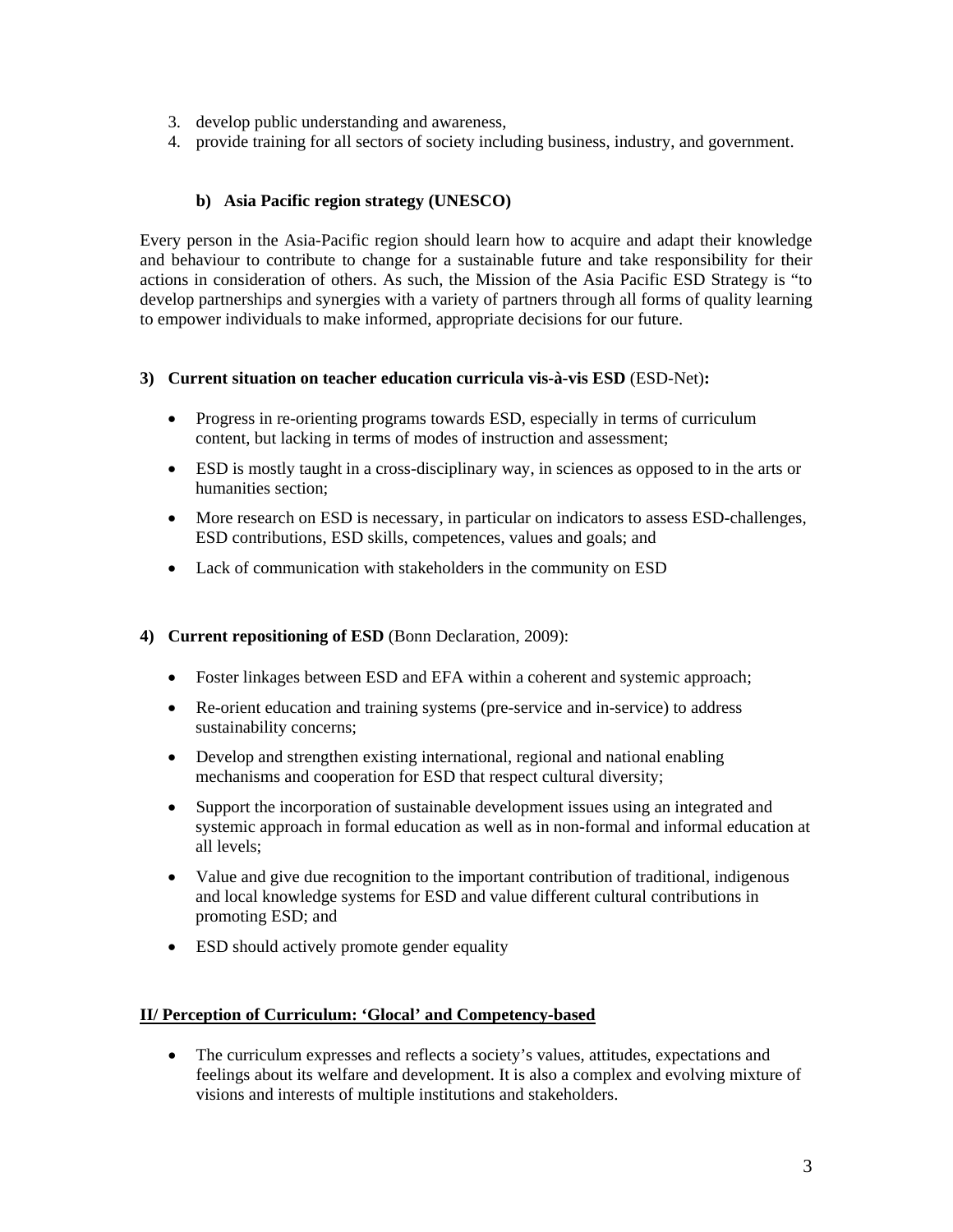- Curricular construction is specific and unique in each national context, reflecting the diversity of approaches and proposals by multiple stakeholders, within the educational system and outside it, to meet society's expectations and needs.
- Educational reform worldwide is increasingly curriculum-centred, as growing demands for change tend to focus on both structures and contents of school curricula. The curriculum must integrate political and technical components into an educational proposal reflecting the type of society we hope to build and pursue.
- A global vision of curriculum should include learning outcomes to achieve (exit profiles), pedagogical and instructional strategies linked to teaching and learning, teaching materials for teachers and students, the discipline's contents, evaluation of learning outcomes and achievements, and curriculum management.
- Competency-based approaches may be understood as possible progressive ways to achieve an inclusive curriculum (address learners' diversities), integrating curricular logic (resources and activities to cope competently with different types of situations), learning logic (students developing competencies) and the logic of action in situations (applying competencies).
- A competency-based approach can be a valid alternative to the notion of a curriculum as a plan of studies, providing an innovative way of conceiving and organizing the curricular structure and objectives, discipline-contents, to develop people who are competent as autonomous, critical and assertive citizens.
- No international success models; but sound practices (evidenced-based) to share. The challenge lies in striking the delicate balance between global society and national ad local expectations and needs (the notion of a glo-local curriculum).

# **III/ Effectively incorporating ESD into the curricula**

### **1) Guidelines for Teacher Education Institutions a) General Steps**

- Decide which themes to emphasize within their curriculums, syllabi, practices, and policies to ensure that teacher-education programs fit the environmental, social, and economic conditions and goals of their communities, regions, and nations.
- Ensure that educators and administrators understand the concept of sustainability and are familiar with its principles.
	- o Distinguish between "education about sustainable development" (an awareness lesson or theoretical discussion) and "education for sustainable development" (use of education as a tool to achieve more sustainable futures).
- Use the following design criteria to evaluate ESD programmes (UNESCO):
	- o ESD is locally relevant and culturally appropriate.
	- o ESD is based on local needs, perceptions, and conditions, but recognizes fulfilling local needs often has global effects and consequences.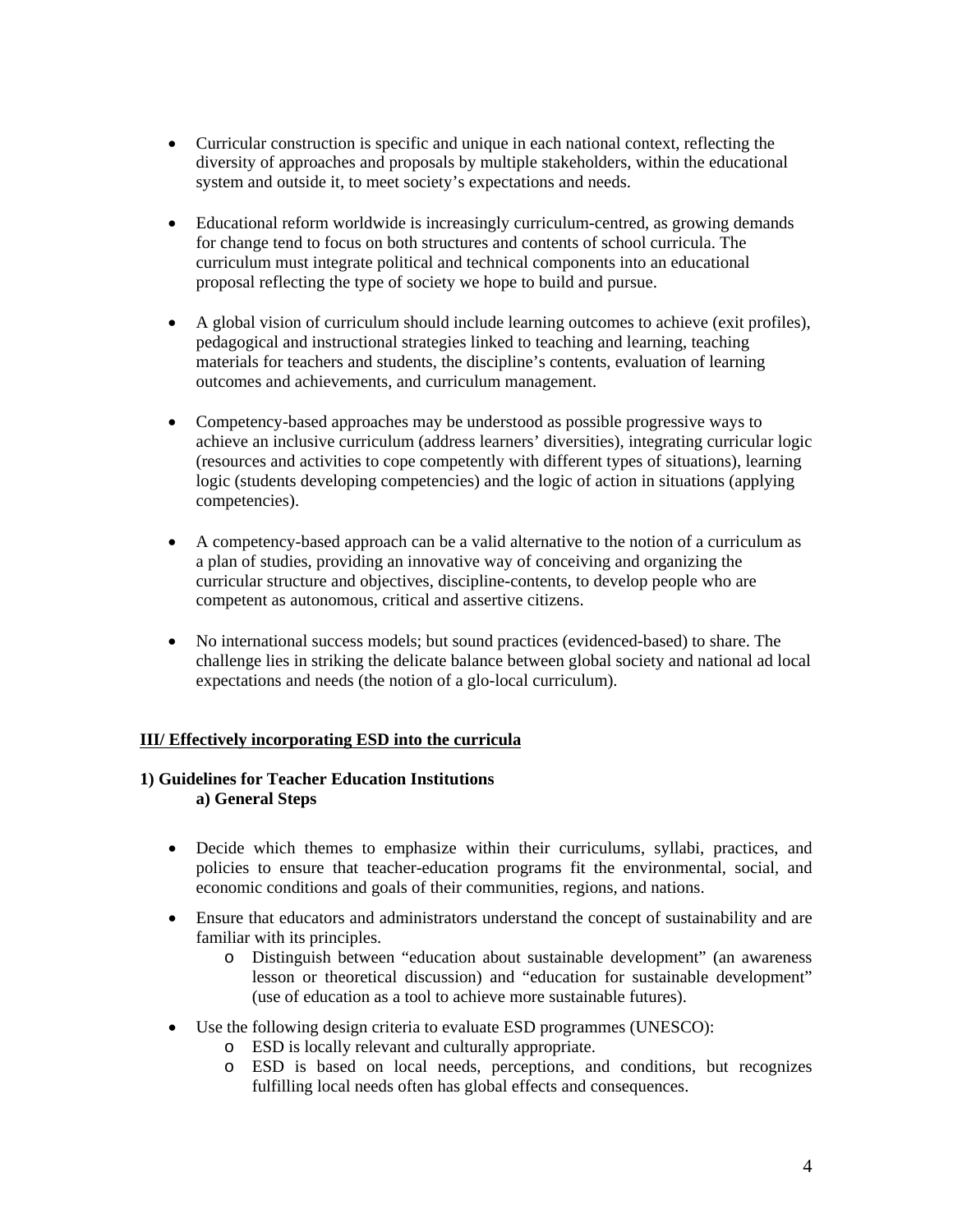- o ESD engages formal, non-formal, and informal education (settings and provisions).
- o ESD is a life-long endeavour.
- o ESD accommodates the evolving nature of the concept of sustainability.
- o ESD addresses context, content, pedagogy, global issues, and local priorities.
- o ESD deals with the well being of all three realms of sustainability environment, society, and economy.
- o ESD is not imported from another cultural, economic, or geographic region.
- o ESD is not "one size fits all," but must be created to account for regional and local differences.

## **b) A competency-based approach to learning**

Competencies are socio-historical constructions mainly developed through learning situations. Competency-based approaches constitute a key principle of curriculum organization encompassing foundations, objectives, structure, syllabi and the classroom practices. The result is that learners build their own knowledge and competencies through their own activities and experiences in context. Basic features of competency-based approaches are:

- Teaching contents are more than knowing and knowing-how
- The student is the main actor of the learning process
- The ability to use knowledge in context is valued

There are three logics of competencies<sup>2</sup>:

- Logic of action in context: an achieved competency
	- $\triangleright$  Adapt the teaching to the learner's situation
- Curricular logic: resources and activities to approach in a competent way types of situations
	- ¾ Multiplicity of contextualized, inter-disciplinary and relevant resources for the learner
- Learning logic: students develop competencies by themselves
	- $\triangleright$  The student plays an active role in learning

This approach relies on teachers are key mediators and regulators between all three aspects of a competency-based approach. Consequently, it is important to look at competency-based learning situations as a way to incorporate a cross-cutting ESD perspective in teacher education.

### **c) General Examples of ESD practice**

 $\overline{a}$ 

- Requiring students to volunteer at a local social or environmental non-profit organization as a field experience in early teacher-education programs;
- Offering an intensive ESD workshop to pre-service teachers prior to graduation,
- Requiring all student teachers to have an environmental education experience regardless of their discipline or specialization; and
- Placing students in a socio-economic or cultural setting that differs from their own for part of their field experience

<sup>2</sup> P. Jonnaert Ph.D., *Le concept de compétence revisité*, Observatoire des réformes en éducation (ORE), University of Québec, Montréal, September 2007. Original in French.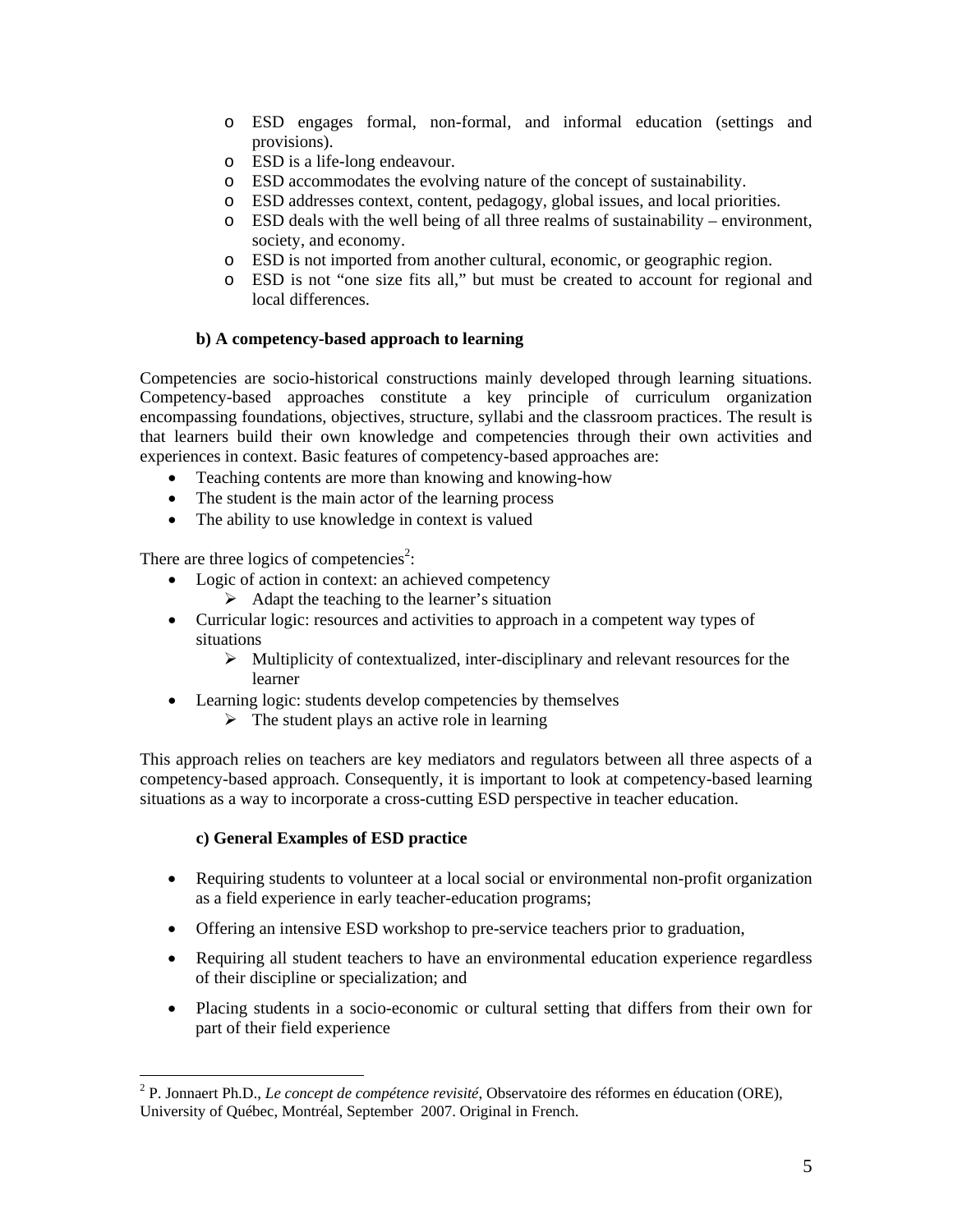### **d) Country Practice: India (Advanced Studies in Education)**

- 1) Organized a national workshop on ESD, to create awareness about sustainable development among faculty members.
- 2) Through other IASE workshops and meetings, faculty members identified broad course content for reorienting teacher education to address sustainable development. The broad areas identified included: concept of sustainable development, education for sustainable development, consumer education, population education, sustainable agriculture, environmental conservation, resource management, impact of technology on the environment, and women's education and sustainability.
- 3) These topics have been incorporated in some optional papers as well as in some teaching subjects of the Bachelor of Education (B.Ed.) degree. The following changes were incorporated at the B.Ed. level beginning with the 2002-2003 session.

• IASE increased links with other universities and NGOs in Delhi and provided opportunities for deeper interaction with people involved in similar disciplines.

• Objectives for institutionalizing of the revised curriculum were achieved on time.

• IASE organized in-service programs for Delhi teachers on sustainable development.

• Craft instructors started using handmade papers and reusing or recycling waste products.

• Student teachers are undertaking projects based on environmental problems in their communities.

#### **2) Guideline for Teachers a) Basic Prerequisites**

- Acknowledge their key role as 'cornerstones' of effective ESD programmes (codevelopers of the curricula);
- Understand the cross-cutting and multi-disciplinary nature of ESD;
- Avoid overloading the curriculum and to solely link ESD to one or two disciplines;
- Be open to diverse learning strategies to effectively implement ESD principles and contents at the school and classroom levels; and
- Appreciate the importance of multi-stakeholder partnerships working together to overcome shared problems

### **b) Incorporating ESD into the curriculum**

- 1) Five components of an education reoriented to address sustainability (UNESCO):
	- a. **knowledge** to understand the principles of sustainable development,
	- b. **issues** that threaten the sustainability of the planet,
	- c. **skills** that will enable people to continue learning after they leave school, to have a sustainable livelihood, and to live sustainable lives,
	- d. **perspectives** to consider an issue from the view of different stakeholders,
	- e. **values** to understand your own worldview and other people's viewpoints.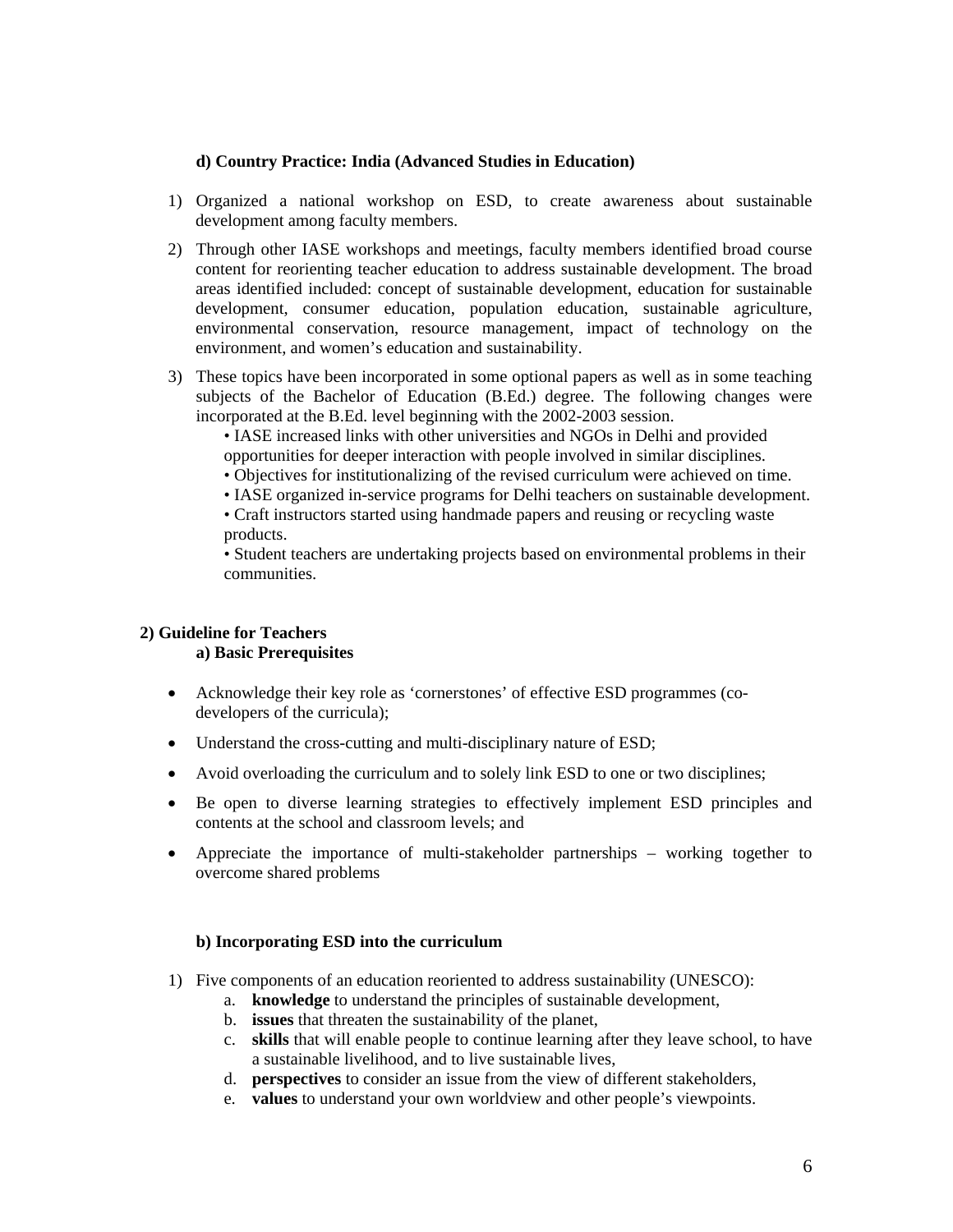- 2) Curriculum mapping: look closely at your existing curricula syllabi and school activities to identify where themes and issues of ESD are already included
- 3) Next, identify potential areas of the existing curriculum in which to insert and develop examples that illustrate sustainability or additional knowledge, issues, perspective, skills, or values related to sustainability.
- 4) Build on local values, so they can permeate ESD curricula
- 5) Assess the attitudes of students on ESD issues

#### **c) Implementing ESD in the classroom**

- 1) Four different modes of teaching ESD (ESD-Net):
	- a. Values-based learning, which through processes of self-reflection and critical inquiry, fosters critical thinking of one's values and the values of others;
	- b. Learning to transform, which involved developing a vision for ESD and subsequent transformation of thinking for change;
	- c. Whole-school approach in terms of ESD, which aims to develop an entire school culture committed to ESD as opposed to focusing on ESD simply within the curricula; and
	- d. Community-based learning where schools act as a social agent, both working as part of the community and inviting the community to be involved as a resource and in decision-making processes.
- 2) Make ESD alive through textbooks illustrating real-life examples
- 3) Use ICT and web-learning resources

#### **d) Best Practices**

OECD: **ESD teaching framework for knowledge competencies –** it progresses from giving students a solid understanding of basic economic, environmental and social concepts (primary level), to explaining interdisciplinary concepts and the need for integrated approaches (secondary level), to studying the state-of-the-art in sustainable development governance, measurement, assessments and practices (tertiary level). The emphasis in this approach is on promoting interdisciplinary thinking and analysis, which is at the basis of sustainable development.

Baltic Countries: **Problem-based learning and the encouragement of critical thinking** – according to this method, finding solutions to problems is the way to approach learning processes. Gathering information, identifying problems, finding out who or what is responsible and what can be done to reverse or change negative developments are all part of such thinking. Firstly, the word problem denotes a set of questions around a situation or concept. Secondly real life situations are used as the starting point for learning. Thirdly the students themselves are responsible for their learning; it is self-directed. Group work is one of the key working methods.

UNESCO: **Evidence-based approach** – it includes engaging in wide consultations with multiple partners in developed and developing countries, emphasizing the global nature of ESD; operating in a cross-sectoral and inter-disciplinary manner, integrating contributions from all stakeholders; using a "bottom-up" approach incorporating field perspectives, experiences and challenges;